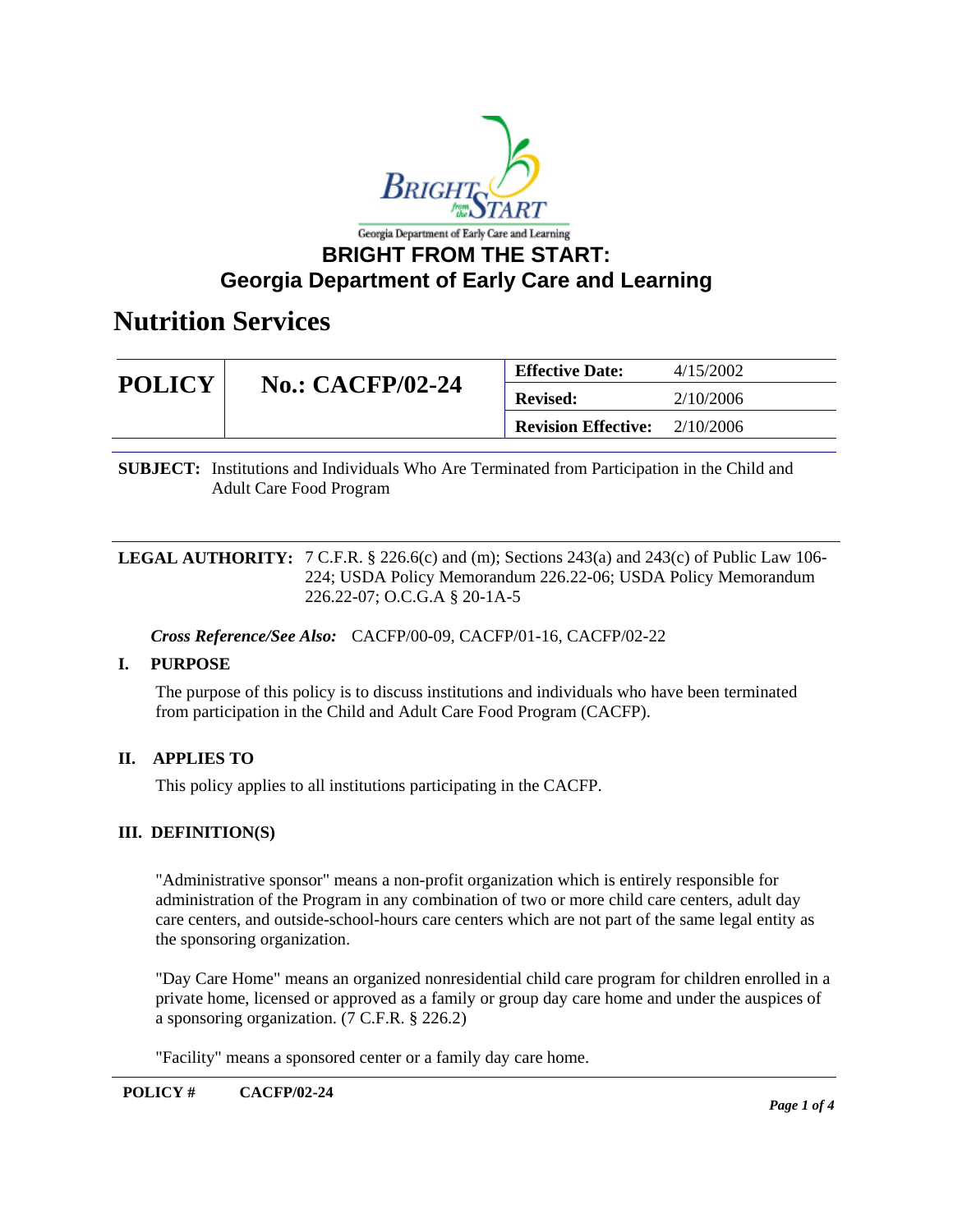## **Nutrition Services**

| <b>POLICY</b> | <b>No.: CACFP/02-24</b> | <b>Effective Date:</b>     | 4/15/2002 |
|---------------|-------------------------|----------------------------|-----------|
|               |                         | <b>Revised:</b>            | 2/10/2006 |
|               |                         | <b>Revision Effective:</b> | 2/10/2006 |

"Institution" means a sponsoring organization, child care center, outside-school-hours care center, emergency shelter, or adult day care center participating in the CACFP. (7 C.F.R. § 226.2). It also includes homeless shelters and "at-risk" after school care programs.

"National disqualified list" means the list, maintained by the United States Department of Agriculture, of institutions, responsible principals, and responsible individuals, and day care homes disqualified from participation in the Program.

"Sponsor" or "Sponsoring organization" means a public or private nonprofit organization that is responsible for administering the food program for one or more day care home(s) or more than one day care center.(7 C.F.R. § 226.2).

#### **IV. POLICY**

Bright from the Start: Georgia Department of Early Care and Learning (Bright from the Start) requires that all institutions and individuals participating in the CACFP operate in compliance with federal regulations and Bright from the Start policies. Bright from the Start has the authority and responsibility to ensure that institutions and individuals who are seriously deficient do not continue to participate in the CACFP. Federal regulations require Bright from the Start to terminate the program agreement with any institution or individual which is determined to be seriously deficient after that institution or individual has been given a reasonable opportunity to correct any problems or deficiencies found through audits or reviews conducted by the United States Department of Agriculture (USDA) or Bright from the Start and its agents (See CACFP/00- 9 Corrective Action for and Termination from the Child and Adult Care Food Program). Termination means that the institution or individual is no longer able to participate in the CACFP and/or the Summer Food Service Program (SFSP). Futhermore, the Agricultural Risk Protection Act of 2000 states that institutions that are determined ineligible to participate in any other publicly-funded program for violating that program's requirements are ineligible to participate in the CACFP.

In order to protect public interest and the integrity of CACFP funds, institutions participating in the CACFP are prohibited from contracting with an institution or individual that has been found to be seriously deficient and has been terminated from participation in the CACFP, SFSP, or any other publicly-funded program.

Federal regulations also prohibit OSR from contracting with a company or individual that has been terminated for cause, debarred, or suspended from a Federal procurement and/or nonprocurement program.

#### **V. PROCEDURE(S)**

**POLICY # CACFP/02-24**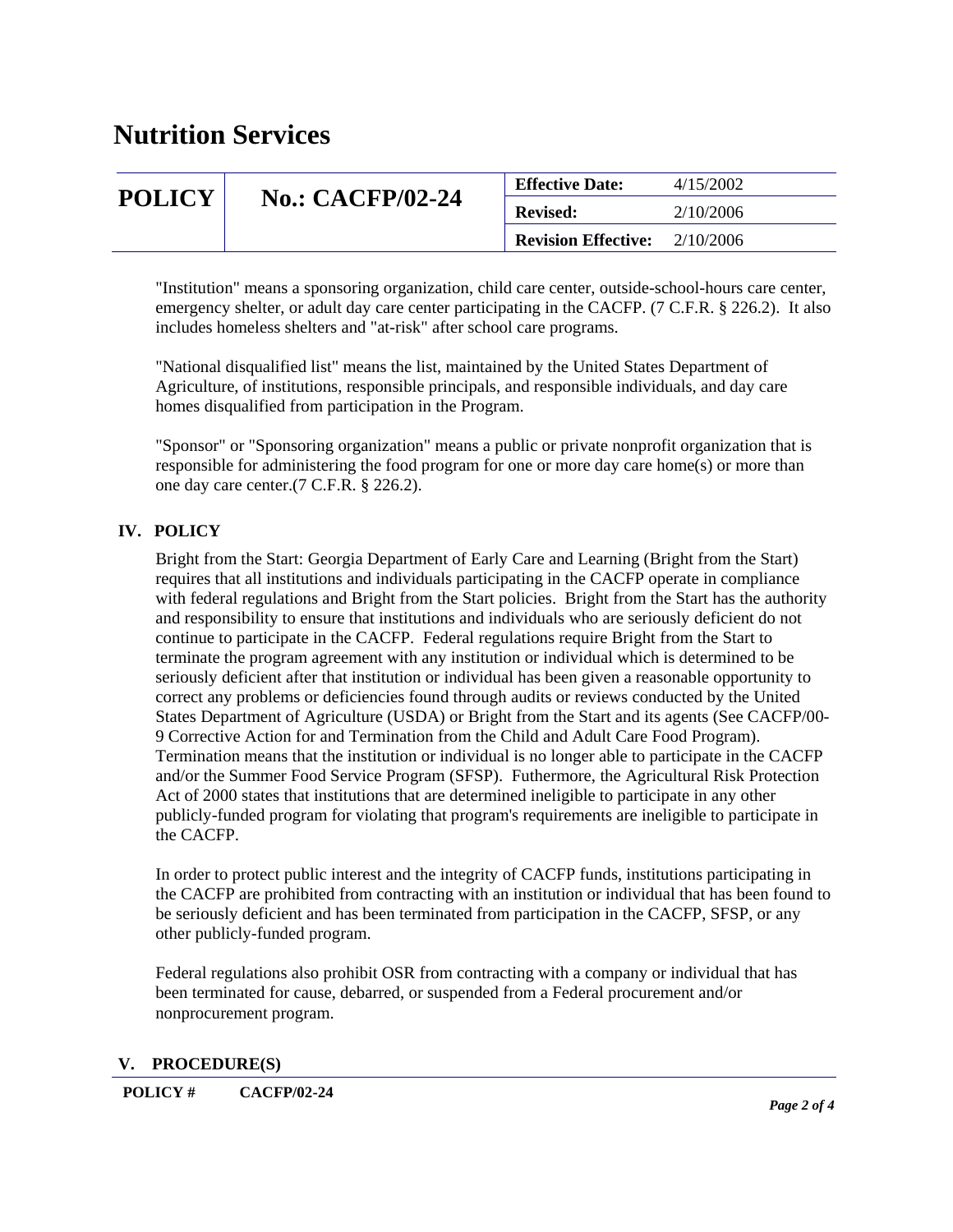## **Nutrition Services**

| <b>POLICY</b> | <b>No.: CACFP/02-24</b> | <b>Effective Date:</b>     | 4/15/2002 |
|---------------|-------------------------|----------------------------|-----------|
|               |                         | <b>Revised:</b>            | 2/10/2006 |
|               |                         | <b>Revision Effective:</b> | 2/10/2006 |

Institutions who want to contract with an outside institution or individual for goods or services should contact Bright from the Start to ensure that the institution or individual has not been found to be seriously deficient and terminated from participation in the CACFP or SFSP. In accordance with USDA and Bright from the Start policies, institutions may not contract out their management responsibilities with any institution or individual at any time (See CACFP/02-22 CACFP Sponsor Management Responsibilities). Day care home sponsors and administrative sponsors should also contact Bright from the Start to ensure that the day care home providers and day care centers currently under their sponsorship and any new day care home providers or day care centers they plan to sponsor in the future have not been found to be seriously deficient and previously terminated from participation in the CACFP.

Bright from the Start will notify USDA if an institution or individual is found to be seriously deficient and is terminated from participation in the CACFP. The Food and Nutrition Service (FNS) will maintain a list (National Disqualified List) of all those institutions and individuals and will notify all other state agencies of these institutions' and individuals' ineligibility to participate in the program. FNS may determine independently that an institution or individual has been seriously deficient in its operation of the program and include that institution or individual on the list as ineligible to participate in the CACFP if the appropriate corrective action is not taken. Bright from the Start will maintain a list, based upon information received from USDA, of those institutions or individuals that have been determined to be seriously deficient. Day care home sponsors are responsible for notifying Bright from the Start if they terminate an agreement with a day care home provider "for cause" (See CACFP/01-16 Procedures for Sponsoring Organizations terminating a Day Care Home Provider's Child and Adult Care Food Program Agreement). Administrative sponsors are responsible for notifying Bright from the Start if they terminate an agreement with a day care center "for cause" in accordance with their termination and appeal procedures which must be consistent with federal regulations and Bright from the Start policies. If a day care home provider is seriously deficient, they will be placed on the list of seriously deficient day care home providers that is maintained by Bright from the Start. Any institution or individual that has been found to be seriously deficient and is terminated from the CACFP has the right to request an administrative review of the termination and appeal this action. (See Appeal Procedures)

Bright from the Start will contact USDA to confirm the status of all companies or individuals before entering into a contract with that company or individual to ensure that they have not been terminated for cause, debarred, or suspended from participation in a Federal procurement or Federal nonprocurement program.

#### **VI. COMMENT(S)**

Any questions concerning this policy should be directed to the Policy Coordinator at (404) 651-